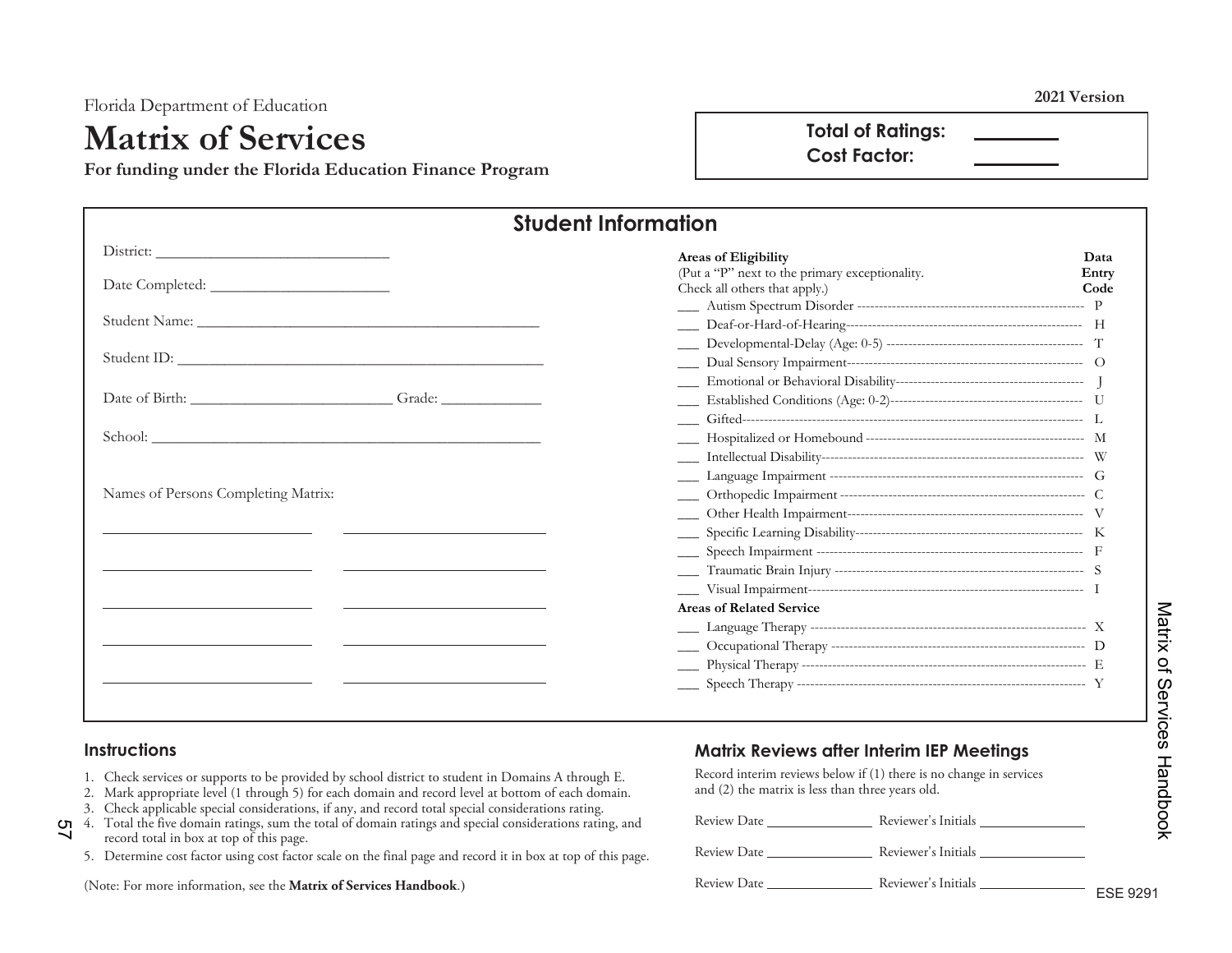# **Matrix of Services** Student Name:

### **Domain A—Curriculum and Learning Environment Comain B—Social or Emotional Behavior**

| Level 1                                                                                                                                                                                 | Requires no services or assistance beyond that which is<br>normally available to all students                                                                                                                                                                                                                                                                                                                                                                               |
|-----------------------------------------------------------------------------------------------------------------------------------------------------------------------------------------|-----------------------------------------------------------------------------------------------------------------------------------------------------------------------------------------------------------------------------------------------------------------------------------------------------------------------------------------------------------------------------------------------------------------------------------------------------------------------------|
| Level 2<br>Requires minimal<br>accommodations or<br>supports to the<br>curriculum or the<br>learning environment                                                                        | Accommodations or supports to the general curriculum<br>Curriculum compacting<br>Differentiated instruction<br>Electronic tools used independently<br>Accessible instructional materials<br>Accommodations on assessment or accessible assessment<br>materials<br>Assistance with note taking and studying<br>Referrals to agencies<br>Consultation on a monthly basis with teachers, family,<br>agencies or other providers                                                |
| Level 3<br>l 1<br>Requires a<br>differentiated<br>curriculum or<br>extensive use of<br>accommodations                                                                                   | Differentiated curriculum<br>Electronic tools and assistive technology used with assistance<br>Alternative textbooks, materials, assessments, assignments or<br>equipment<br>Special assistance in general education class requiring weekly<br>consultation<br>Assistance for some learning activities in the general<br>education setting<br>Direct, specialized instruction for some learning activities<br>Weekly collaboration with family, agencies or other providers |
| Level 4<br>Requires specialized<br>instruction, modified<br>curriculum, extensive<br>modification to the<br>learning environment<br>or assistive<br>technology used with<br>supervision | Extensive creation of special materials<br>Direct, specialized instruction or curriculum for the majority<br>of learning activities<br>Instruction delivered within the community<br>Assistance for the majority of learning activities<br>Assistive technology used with supervision for the majority<br>of learning activities                                                                                                                                            |
| Level <sub>5</sub><br>Requires modified<br>curriculum and<br>substantial<br>modifications to the<br>learning environment                                                                | Instruction in reading braille<br>Intensive curriculum or instructional approach for the<br>majority of learning activities<br>Instruction at home, hospital or other specified settings<br>Ongoing, continuous assistance for participation in learning<br>activities                                                                                                                                                                                                      |

| Level 1                                                                                                | Requires no services or assistance beyond that which is<br>normally available to all students                                                                                                                                                                                                                                                                                                                                                                                                                                                                |  |  |
|--------------------------------------------------------------------------------------------------------|--------------------------------------------------------------------------------------------------------------------------------------------------------------------------------------------------------------------------------------------------------------------------------------------------------------------------------------------------------------------------------------------------------------------------------------------------------------------------------------------------------------------------------------------------------------|--|--|
| Level <sub>2</sub><br>Requires periodic<br>assistance or<br>behavior supports                          | Consultation on a monthly basis with teachers, family,<br>agencies or other providers<br>Specialized instruction or activities in self-advocacy and<br>understanding of exceptionality<br>Behavior management system in general class<br>Monthly counseling or guidance<br>Monthly assessment of behavior or social skills                                                                                                                                                                                                                                   |  |  |
| Level 3<br><b>Requires weekly</b><br>personal assistance<br>or behavioral<br>intervention              | Small-group instruction in social skills, self-regulatory<br>behavior, self-advocacy, conflict resolution, dealing with<br>authority, and socialization<br>Weekly counseling or guidance<br>Behavior contract, including behavior outside the classroom<br>Weekly family counseling, assessment or interventions<br>Referral and follow-up for transitions to and from<br>community-based programs<br>Weekly assessment of behavior as part of behavioral<br>intervention plan<br>Weekly collaboration with teachers, family, agencies or other<br>providers |  |  |
| Level 4<br>Requires daily<br>personal assistance,<br>monitoring or<br>intervention                     | Highly structured, individualized behavioral intervention plan<br>infused throughout the school day<br>Daily counseling or specific instruction on social or emotional<br>behavior<br>Daily reports to family, agencies or other providers                                                                                                                                                                                                                                                                                                                   |  |  |
| Level <sub>5</sub><br>Requires<br>continuous personal<br>assistance,<br>monitoring and<br>intervention | Intensive, individualized behavior management plan that<br>requires very-small-group or one-on-one intervention<br>Therapeutic treatment infused throughout the educational<br>program<br>Wraparound services for up to 24-hour care                                                                                                                                                                                                                                                                                                                         |  |  |

### **Domain A Rating: Domain B Rating:**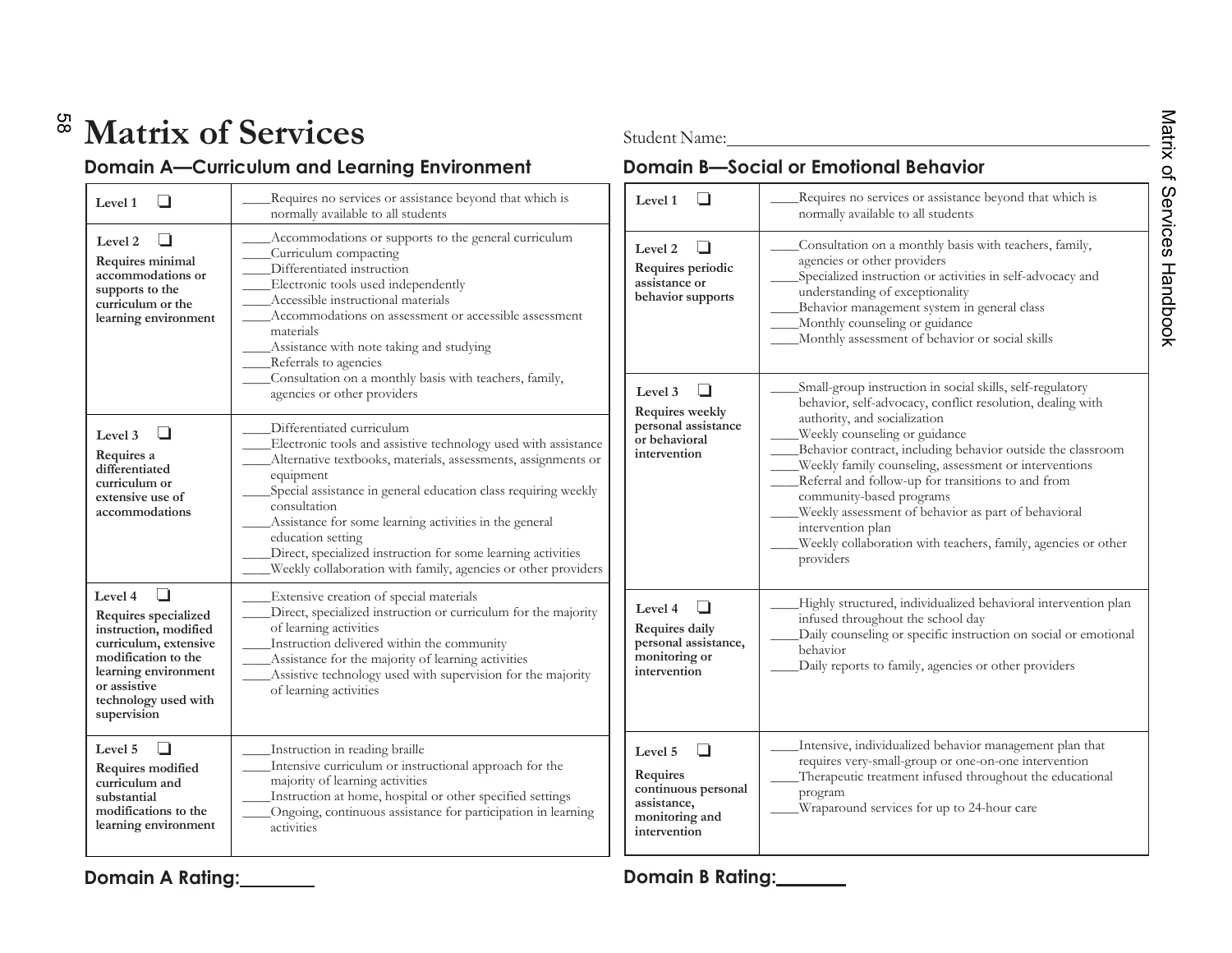# **Matrix of Services**<br> **Student Name:**<br> **Student Name:**<br> **Domain D—Health Care**

### **Domain C—Independent Functioning**

| Level 1<br>$\Box$                                                                                     | Requires no services or assistance beyond that which is<br>normally available to all students                                                                                                                                                                                                                                                                                                                           | $\Box$<br>Level 1                                                                                                 | Requires no services or assistance beyond that which is<br>normally available to all students                                                                                                                                                                                                                                                                                                    |
|-------------------------------------------------------------------------------------------------------|-------------------------------------------------------------------------------------------------------------------------------------------------------------------------------------------------------------------------------------------------------------------------------------------------------------------------------------------------------------------------------------------------------------------------|-------------------------------------------------------------------------------------------------------------------|--------------------------------------------------------------------------------------------------------------------------------------------------------------------------------------------------------------------------------------------------------------------------------------------------------------------------------------------------------------------------------------------------|
| Level 2<br>$\Box$<br>Requires periodic<br>personal assistance,<br>monitoring or minor<br>intervention | Monthly personal assistance with materials or equipment<br>Consultation on a monthly basis with teachers, family,<br>therapists, service coordinator or other providers<br>Organizational strategies or supports for independent<br>functioning<br>Special equipment, furniture, strategies or supports for<br>motor control in the classroom                                                                           | Level 2<br>$\Box$<br>Requires periodic<br>personal assistance,<br>monitoring or minor<br>intervention             | Monthly personal health care assistance<br>Consultation on a monthly basis with student, teachers,<br>family, agencies or other providers<br>Monthly monitoring of health status, procedures or<br>medication<br>Specialized administration of medication<br>Monthly assistance with agency referrals or coordination                                                                            |
| Level 3<br>$\Box$<br>Requires weekly<br>personal assistance,<br>monitoring or<br>intervention         | Specially designed organizational strategies or supports for<br>independent functioning<br>Supervision to ensure physical safety during some daily<br>activities<br>Weekly instruction in self-monitoring of independent living<br>skills<br>Weekly monitoring of or assistance with independent living<br>skills, materials or equipment<br>Weekly collaboration with teachers, family, agencies or other<br>providers | Level 3<br>□<br>Requires weekly<br>personal assistance,<br>monitoring or<br>intervention                          | Weekly monitoring or assessment of health status,<br>procedures or medication<br>Weekly counseling with student or family for related health<br>care needs<br>Weekly communication with family, physician, agencies or<br>other health-related personnel<br>Invasive or specialized administration of medication<br>Weekly collaboration with family, physicians, agencies or<br>other providers |
| $\Box$<br>Level 4<br>Requires daily<br>personal assistance,<br>monitoring or<br>intervention          | Supervision to ensure physical safety during the majority of<br>activities<br>Individual assistance or supervision in activities of daily<br>living, self-care and self-management for part of the day<br>Special equipment or assistive technology for personal care<br>with frequent assistance<br>Regularly scheduled occupational therapy, physical therapy,<br>or orientation and mobility training                | Level 4<br>$\Box$<br>Requires daily<br>personal assistance,<br>monitoring or<br>intervention                      | Daily assistance with or monitoring and assessment of<br>health status, procedures or medication<br>Daily assistance with or monitoring of equipment related to<br>health care needs<br>Administration of parenteral (non-oral) medication<br>Daily communication with family, physician, agencies or<br>other health-related personnel                                                          |
| Level 5<br>$\Box$<br>Requires continuous<br>personal assistance,<br>monitoring or<br>intervention     | Continuous supervision to ensure physical safety<br>Individual assistance or supervision in activities of daily<br>living, self-care and self-management for the majority of<br>the day<br>Occupational therapy, physical therapy, or orientation and<br>mobility training more than once a week<br>Multiple therapies and services (physical therapy,<br>occupational therapy, or orientation and mobility training)   | Level 5<br>$\Box$<br>Requires continuous<br>personal assistance<br>or monitoring and<br>multiple<br>interventions | Daily assistance with procedures such as catheterization,<br>suctioning, tube feeding or other school health services<br>Continuous monitoring and assistance related to health care<br>needs                                                                                                                                                                                                    |

59

**Domain C Rating: Domain D Rating:**